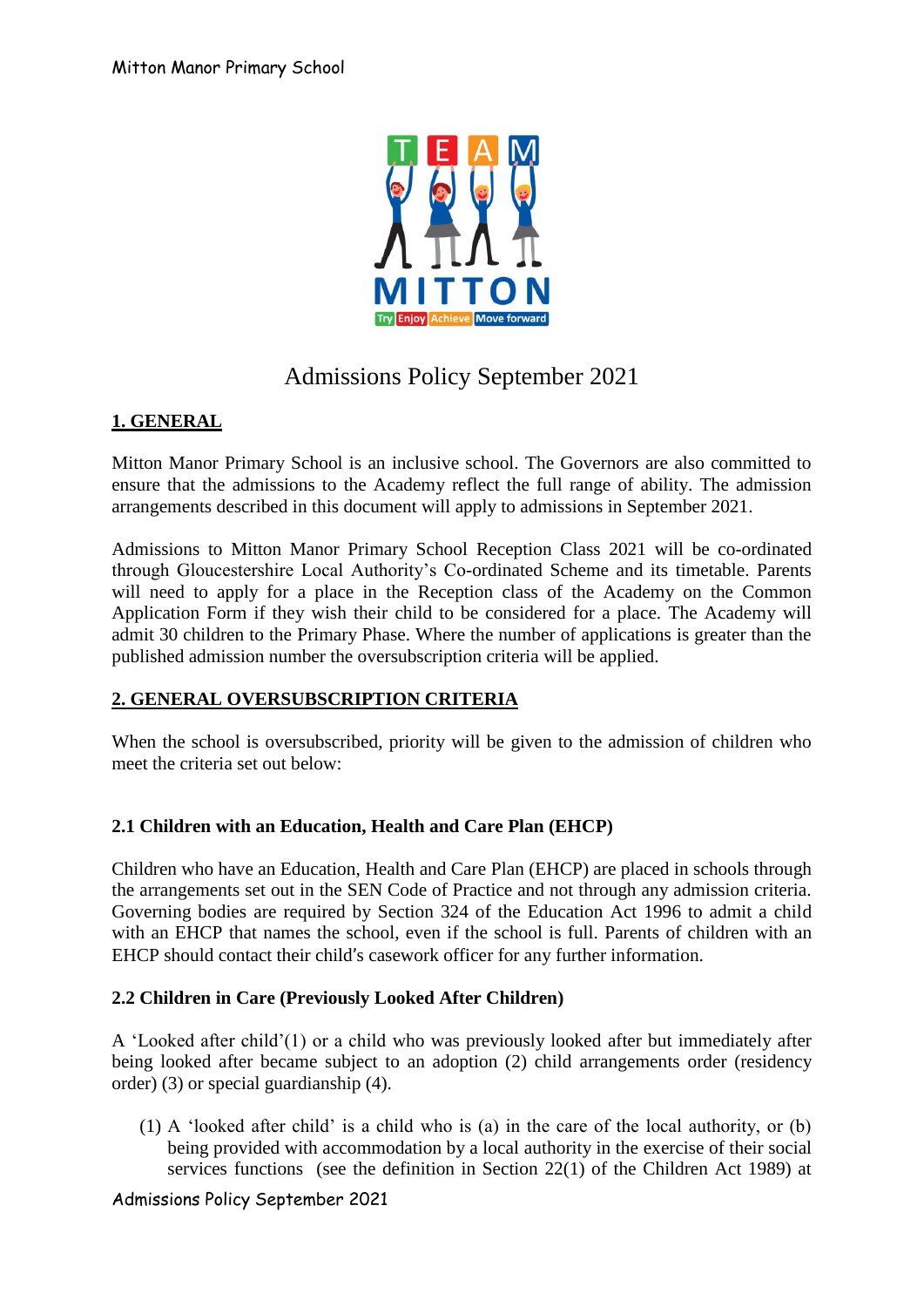the time of making an application to a school. In Gloucestershire, such children are referred to as Children in Care.

- (2) This includes children who were adopted under the Adoption Act 1976 (see section 12 adoption orders) and children who were adopted under the Adoption and Children's Act 2002 (see section 46 adoption orders).
- (3) Under the provisions of s.12 of the Children and Families Act 2014, which amend section 8 of the Children Act 1989, residence orders have now been replaced by child arrangement orders.
- (4) See section 14A of the Children Act 1989, which defines a 'special guardianship order' as an order appointing one or more individuals to be a child's special guardian (or special guardians).

## **2.3 Siblings who will still be attending the school when the applicant child is admitted/Sibling Definition**

Mitton Manor Primary School offers a higher priority for children with siblings who will still be attending the school when the applicant child is admitted. For this purpose, sibling refers to brother or sister, half brother or sister, adopted brother or sister, step brother or sister, or the child of the parent/carer's partner as well as children who are brought together as a family by a same sex civil partnership. In every case, the child must be living in the same family unit at the same address, at the time of application. Where a child lives with both parents on a 50/50 (equal) basis, both parents must agree and confirm the pupil's address, which must be the same address as the preference school has registered for sibling connection to apply. The parents' agreement and application must be made before the closing dates in order for the sibling connection to apply.

## **2.4**

Children with the strongest geographical claim, measured in a straight line from the ordnance survey address point of the child's home address (including flats) to the ordnance survey address point of the school, using the Local Authority's computerised measuring system, with those living closer to the school receiving the higher priority.

Where any particular category at points 1-2 above is oversubscribed, criterion 3 (strongest geographical claim based on straight line distance) where there are not enough places available to offer all children a place at the school, a process of random allocation will be followed by the Local Authority. This will be in the form of a manual process which is overseen by an independent person from the Council's Legal Services. Where twins or children from multiple births are part of a random allocation process they will be considered as one applicant.

#### NB

## **Twins and Children from Multiple Births**

Applications for twins and children from multiple births will be considered as individual applications. However, the Local Authority acknowledges the difficulties for families if children cannot attend the same school, for example if one child can be offered a place but not the other and therefore will aim to accommodate both/all children at one school where there is capacity to do so. This includes overriding the Key Stage 1 restrictions which limit

## Admissions Policy September 2021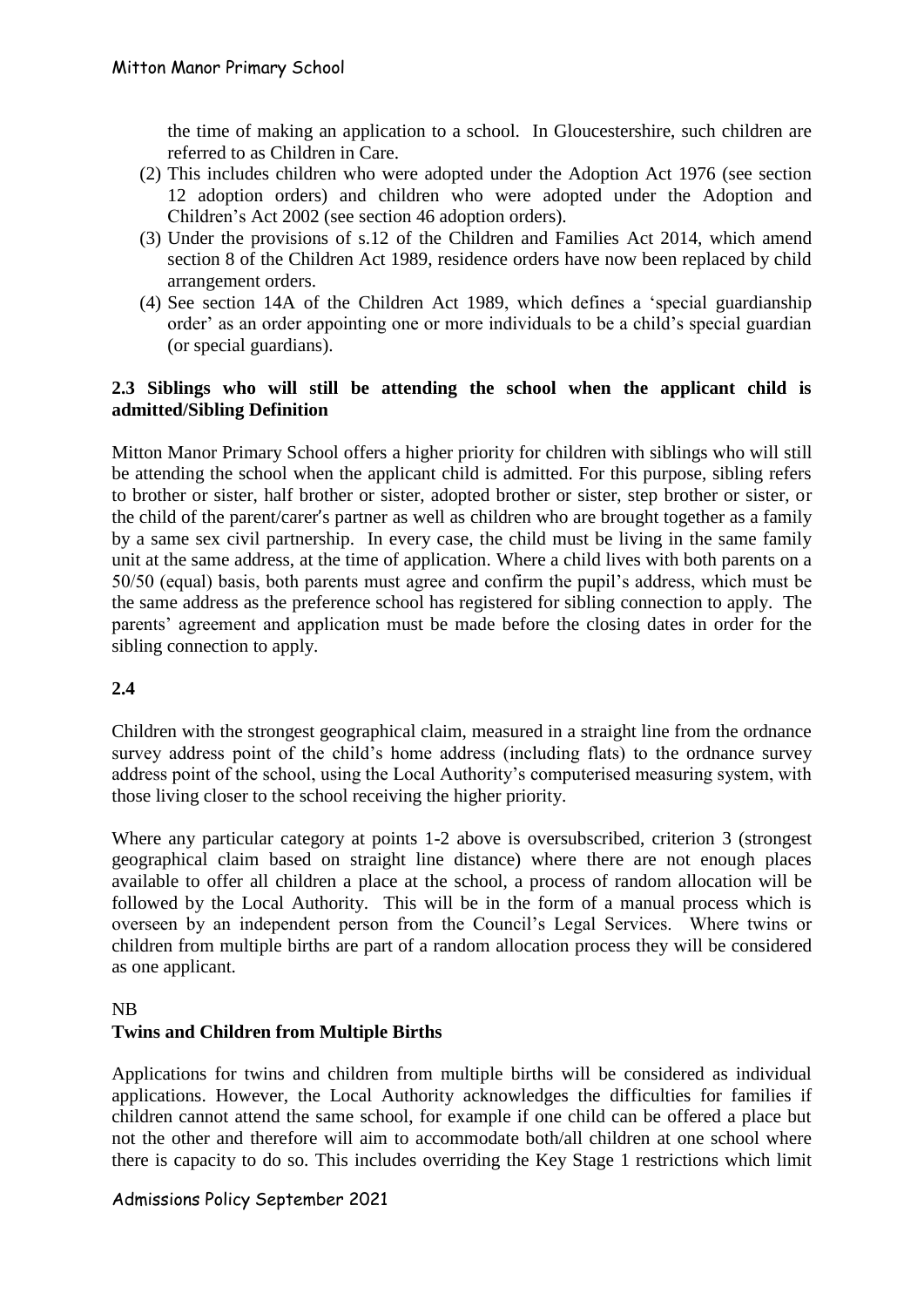#### Mitton Manor Primary School

Reception, Year One and Year Two classes to a maximum of 30 children per teacher, if the one child from twins/multiple births can be offered a place when the other(s) cannot.

## **Children of UK Service Personnel or other Crown Servants**

All community schools act in accordance with the Local Authority's Fair Access Protocol - "Children of UK Service Personnel" which has been devised to ensure that all admission authorities in Gloucestershire comply with the requirements of the School Admission Code to ensure that their procedures or criteria do not disadvantage children who arrive in the area outside the normal admissions round and that the particular challenges for children of UK service personnel and other Crown Servants are minimised.

## **Admission of Summer Born Children for Reception Entry for Mitton Manor Primary School**

The Governing Body of Mitton Manor Primary School acknowledges the updated advice from the Department of Education that, parents/carers of "summer born" children (born between 1 April and 31 August) may request to start the Reception Class of a school a whole academic year later. The Governing Body will make a decision on behalf of Mitton Manor Primary School. We follow the Local Authority process which states that parents can only apply for a Reception place at a school once and must apply for a place during the standard application process timeline for their chronological year group, stating their reasons for requesting deferred entry to the following year. Please not that applications must be made to the admissions authority of the preferred school(s) by the deadline of  $31<sup>st</sup>$  March 2021 (to ensure that the child is not allocated a place in April for September 2021) with supporting evidence if appropriate. This can be done by contacting the Co –ordinated Admissions Team directly. The Governing Body along with the Headteacher and Local Authority will decide whether the deferred entry can be approved for the school.

#### **Normal Admission Round**

The term 'normal admissions round' refers to all applications for admission to the main year of entry of the school i.e. Reception for Infant and Primary Schools. Applications made during the normal admissions round will be made in advance of the academic year in which the child is due to start at the new school. Children are entitled to a full-time place, however, may attend part-time until later in the school year but not beyond the point at which they reach compulsory school age.

Late applicants will be dealt with in accordance with the procedures set down by Gloucestershire Local Authority as part of their co-ordinated scheme. If false or misleading information is used to gain entry to the Academy, the offer of a place may be withdrawn.

## **Fair Access Protocols**

Admissions Policy September 2021 Gloucestershire County Council has protocols in place to ensure that access to education is secured quickly for children who do not have a school place and that schools have an equitable spread of vulnerable children or those who are hard to place. All schools in Gloucestershire, including the Community Schools encompassed by these admission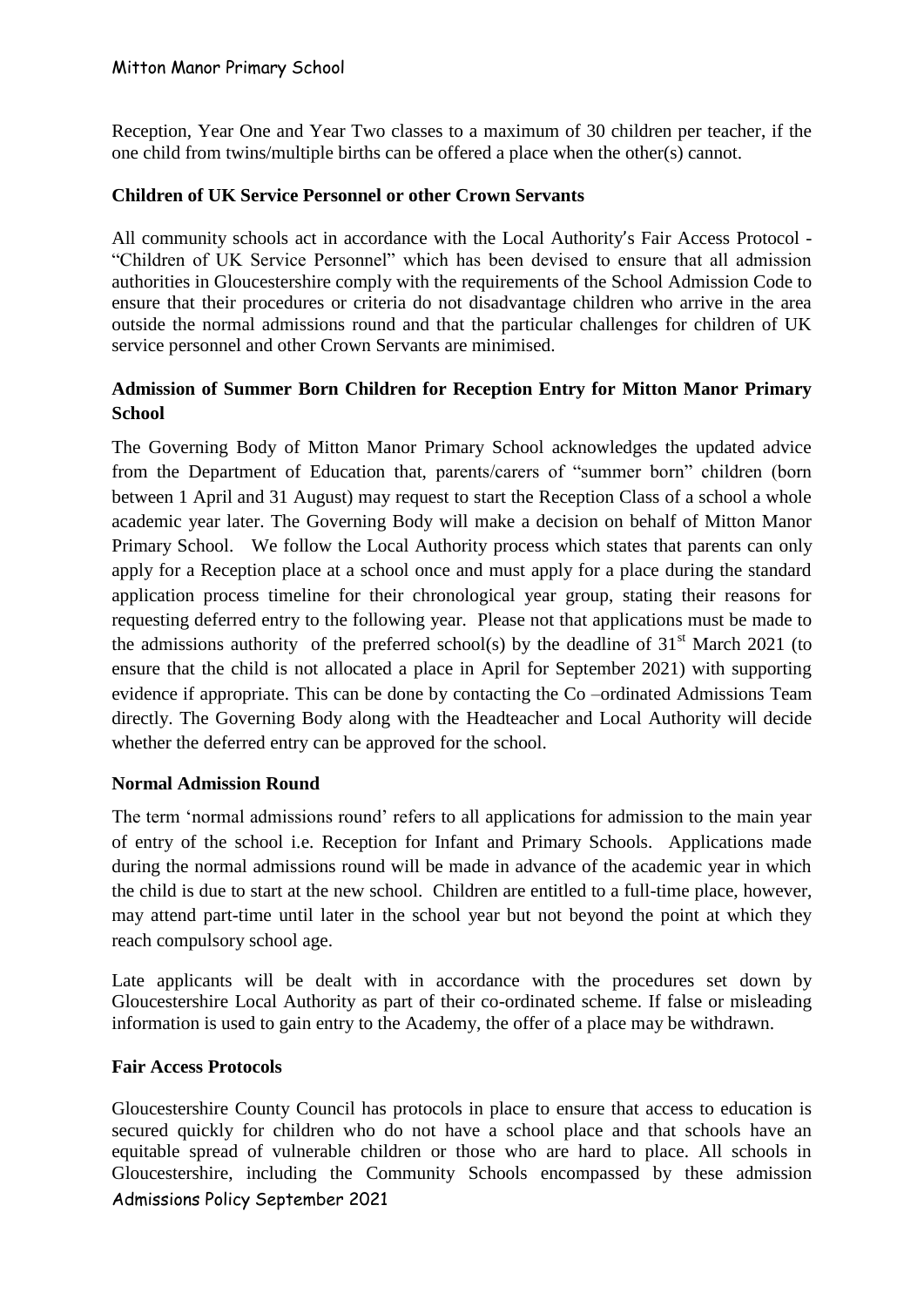arrangements, have signed up to the fair access protocols and should a vulnerable child within these Protocols require a place at the school, they will take precedent over any child on the waiting list. All Fair Access Protocols are highlighted within the Gloucestershire Coordinated Schemes for Reception/Junior/Secondary and In Year Admissions. Full details of all of these protocols can be found at [https://www.gloucestershire.gov.uk/education-and](https://www.gloucestershire.gov.uk/education-and-learning/school-admissions-scheme-criteria-and-protocal/school-admission-protocols/)[learning/school-admissions-scheme-criteria-and-protocal/school-admission-protocols/](https://www.gloucestershire.gov.uk/education-and-learning/school-admissions-scheme-criteria-and-protocal/school-admission-protocols/)

# **3. IN-YEAR ADMISSIONS**

For In-Year applications only, parents should apply directly to the school in the first instance. In-year applications are all those made outside the normal admissions round for children of compulsory school age i.e. those applications made during the academic year for any school place in Reception through to Year 6. The Local Authority will no longer be responsible for offering places to children on behalf of all schools/academies, but the Local Authority does maintain the statutory duty of being responsible and aware of all pupils and vacancies within schools/academies within Gloucestershire. The Academy will consider all such applications and if the year group applied for has a place available, a place will be offered. If the school feels unable to admit a child with challenging behaviour outside the normal admissions round, even though places are available, it must refer the case to the local authority under the Fair Access Protocol. If a place is not available, the parent can ask for his or her child's name to be added to the waiting list. Parents whose application is turned down are entitled to appeal directly to the school and the appeal will be heard by an independent appeals panel.

# **4. APPEALS**

When an application for a place is unsuccessful, parents have the legal right to appeal. Notification of the appeal process will be included with the parent's refusal letter.

The School Admissions Appeal Code requires normal admission round appeals to be heard within the following timescales:

- For applications made in the normal admissions round, appeals must be heard within 40 school days of the deadline for lodging appeals
- For late applications, appeals should be heard within 40 school days from the deadline for lodging appeal, or within 30 school days of the appeal being lodged
- For in year applications, appeals must be heard within 30 school days of the appeal being lodged.

Requests for appeals relating to the main entry year of the school for September 2021 (i.e reception for Infant and Primary) should be made to the Democratic Service's Unit after Stage 2 of the admission process detailed in the co-ordinated scheme for Gloucestershire. Mitton Manor primary School follow the Gloucestershire County Council guidelines for appeals. An appeals timetable will be publish by  $28<sup>th</sup>$  February 2012, which can be found at [www.gloucestershire.gov.uk/education-and-learning/school-admissions/information-on](http://www.gloucestershire.gov.uk/education-and-learning/school-admissions/information-on-admission-appeals/)[admission-appeals/](http://www.gloucestershire.gov.uk/education-and-learning/school-admissions/information-on-admission-appeals/)

The result of all appeals must be forwarded to the council by parents and the schools, as this may effect the availability of places for other applicants.

Admissions Policy September 2021